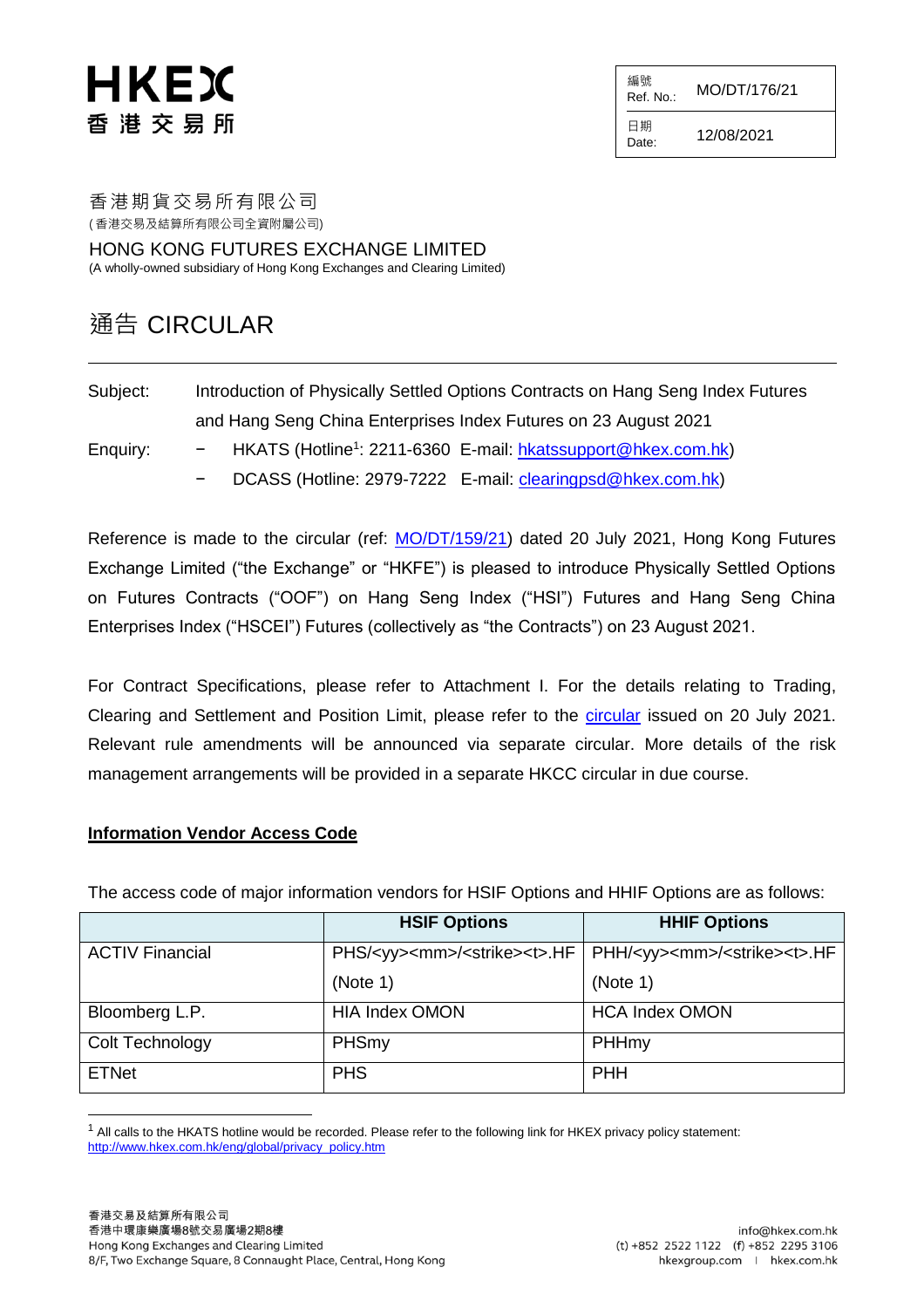|              | <b>HSIF Options</b> | <b>HHIF Options</b>    |
|--------------|---------------------|------------------------|
| Infocast Ltd | <b>PHS</b>          | <b>PHH</b>             |
| N2N-AFE      | 873301-13           | 873321-33              |
| Refinitiv    | 0#PHS*.HF           | 0#PHH <sup>*</sup> .HF |

Note 1: <yy>=year number, <mm>=month number, <strike>=strike price integer, <t>=C or P

More information vendor access codes will be published on HKEX's website [\(http://www.hkex.com.hk\)](http://www.hkex.com.hk/) in due course.

#### **Participants' Readiness**

Participants are required to notify their staff and all interested clients the details of the Contracts. Please ensure that their trading, clearing, and back office systems, including OAPI program and other operational arrangements are ready in order for a smooth operation upon the introduction, specifically to the options exercise event. In addition, staff should be fully aware of the above and should exercise caution when dealing with the Contracts and when advising their clients.

Participants should ensure the following before engaging in trading or offering Options on Futures products to clients:

- 1. Ensure systems (including front office and back office systems) and operational readiness and complete a Readiness Test successfully in the HKEX testing environment
- 2. Necessary measures taken to ensure the end users/clients understand the settlement mechanism and risk involved in the new product (e.g. Client-facing staff / clear client interface and client education)
- 3. Thorough and effective communication made to the clients prior to offering, specifically, on the differences between Options on Index and Options on Futures products.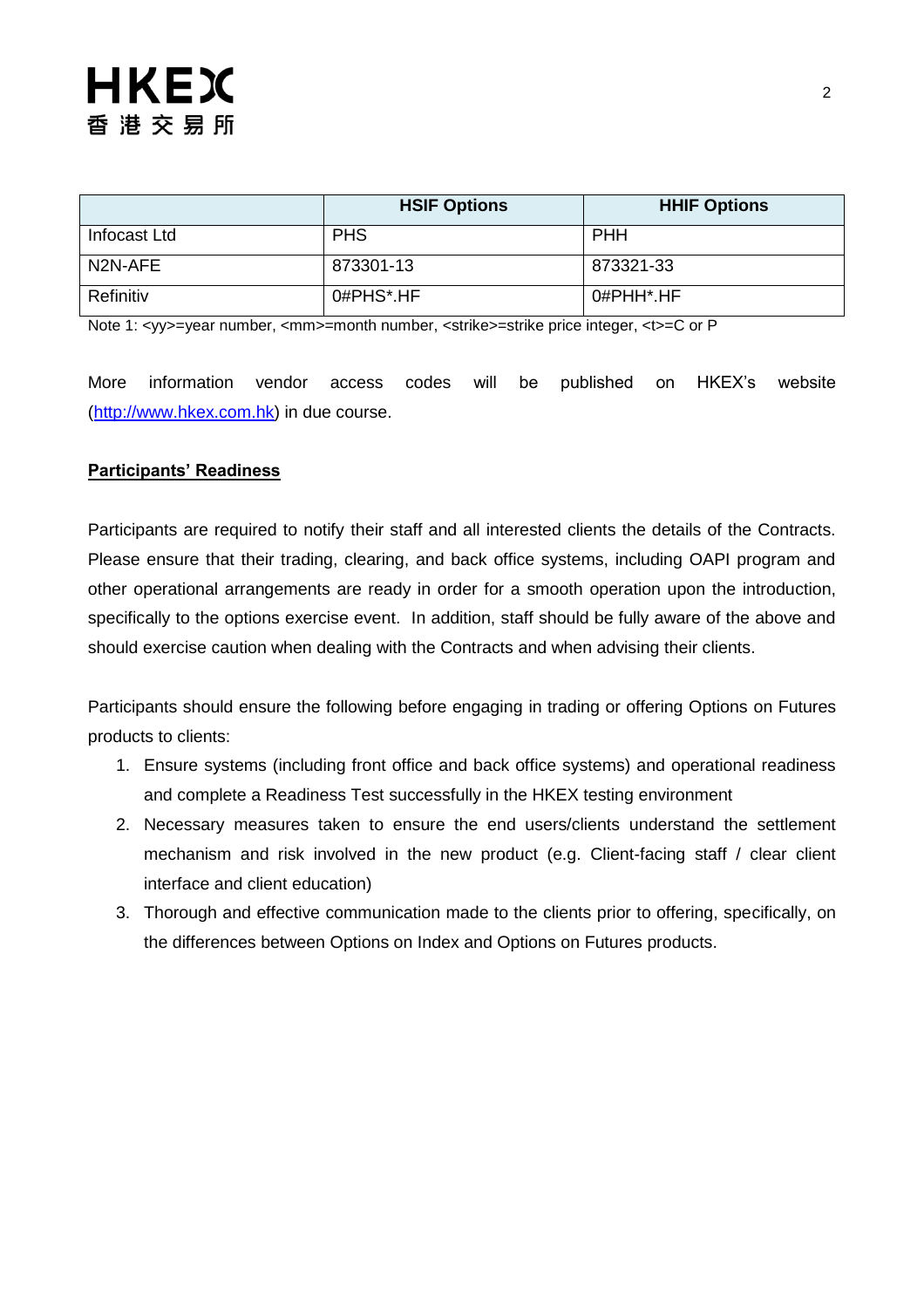Sanly Ho Co-Head Trading Department Operations Division

*This circular has been issued in the English language with a separate Chinese language translation. If there is any conflict in the circulars between the meaning of Chinese words or terms in the Chinese language version and English words in the English language version, the meaning of the English words shall prevail.*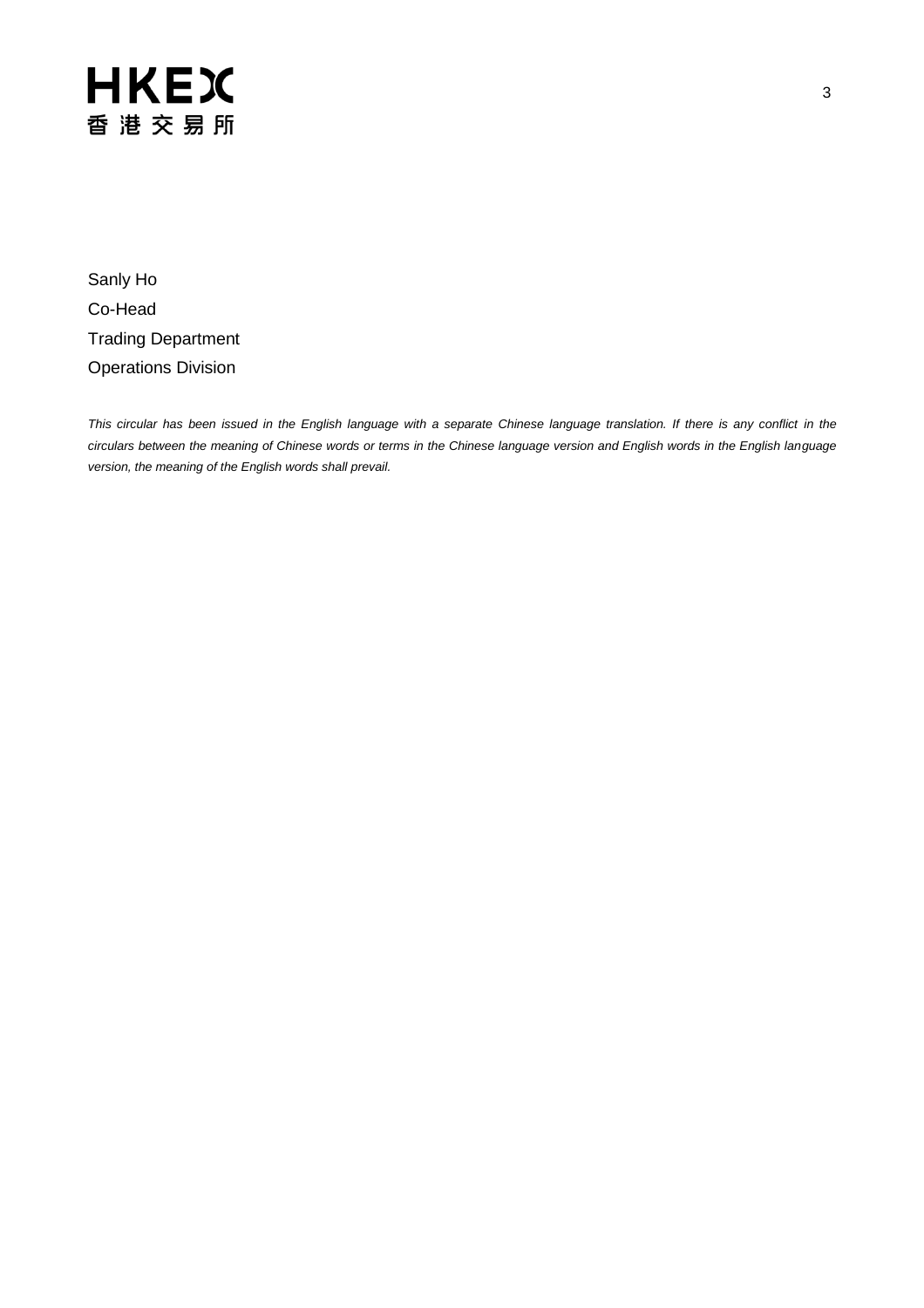#### **Attachment I**

Contract Specifications For Hang Seng Index Futures (HSIF) Options

\_\_\_\_\_\_\_\_\_\_\_\_\_\_\_\_\_\_\_\_\_\_\_\_\_\_\_\_\_\_\_\_\_\_\_\_\_\_\_\_\_\_\_\_\_\_\_\_\_\_\_\_\_\_\_\_\_\_\_\_\_\_\_\_\_\_\_\_\_\_\_\_\_\_\_\_\_\_\_\_\_\_\_\_\_\_\_

The following Contract Specifications shall apply to the Hang Seng Index Futures Option Contract:-

| Underlying                                               | Hang Seng Index Futures traded on the Exchange                                                                                                                                                                               |
|----------------------------------------------------------|------------------------------------------------------------------------------------------------------------------------------------------------------------------------------------------------------------------------------|
| <b>Contract Multiplier</b>                               | HK\$50 per Index point*                                                                                                                                                                                                      |
| <b>Contract Months</b>                                   | For Short-dated Options: Spot Month, the next three calendar months<br>and the next three calendar quarter months (i.e. quarter months are<br>March, June, September and December)                                           |
|                                                          | For Long-dated Options: the three months of June and December plus<br>the next three months of December following the Contract Months<br>specified for Short-dated Options                                                   |
| <b>Trading Hours</b><br>(Hong Kong time)                 | $9:15$ a.m. $-12:00$ noon (morning trading session)<br>$1:00$ p.m. $-4:30$ p.m. (afternoon trading session)<br>$5:15$ p.m. $-3:00$ a.m. (after-hours trading session)                                                        |
|                                                          | There is no afternoon or after-hours trading session on the eves of<br>Christmas, New Year and Lunar New Year. The trading hours of the<br>morning trading session on those three days shall be $9:15$ a.m. $-12:30$<br>p.m. |
|                                                          | There is no after-hours trading session if it is a bank holiday in both<br>the United Kingdom and the United States                                                                                                          |
| Trading Hours on Last Trading<br>Day<br>(Hong Kong time) | $9:15$ a.m. $-12:00$ noon (morning trading session)<br>$1:00$ p.m. $-4:00$ p.m. (afternoon trading session)                                                                                                                  |
|                                                          | There shall be no afternoon or after-hours trading session if the<br>Expiry Day falls on Christmas Eve, New Year's Eve or Lunar New<br>Year's Eve                                                                            |
| <b>Trading Method</b>                                    | The Exchange's Automated Trading System (HKATS)                                                                                                                                                                              |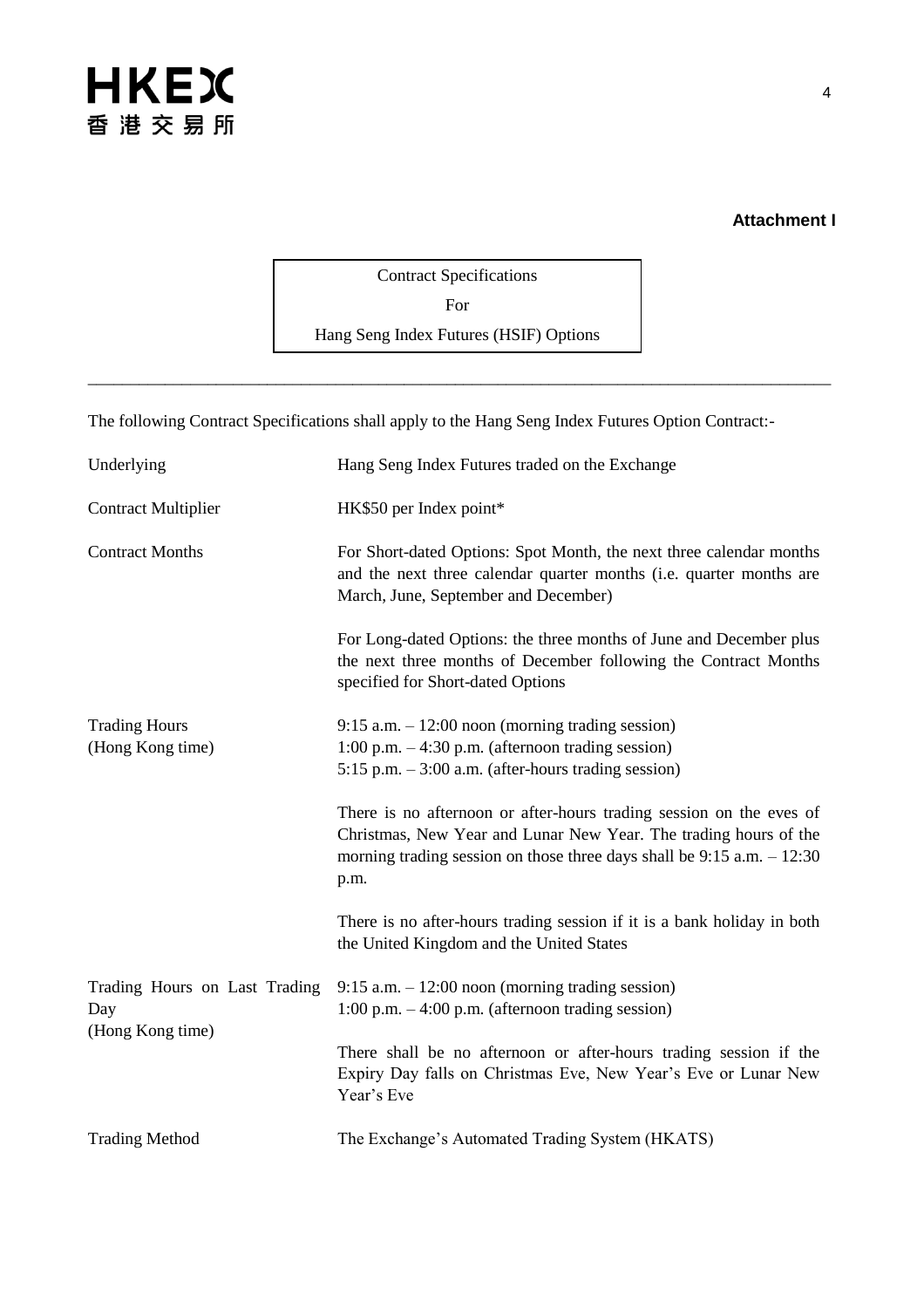| <b>Expiry Day</b>       | The third Friday of the Contract Month and if it is not a Business Day,<br>the Expiry Day shall be the preceding Business Day                                                                                                |                  |
|-------------------------|------------------------------------------------------------------------------------------------------------------------------------------------------------------------------------------------------------------------------|------------------|
| <b>Last Trading Day</b> | Same as the Expiry Day                                                                                                                                                                                                       |                  |
| <b>Option Premium</b>   | Option Premium is quoted in whole Index points                                                                                                                                                                               |                  |
| <b>Contracted Value</b> | Option Premium multiplied by the Contract Multiplier                                                                                                                                                                         |                  |
| <b>Strike Prices</b>    | Strike Prices shall be set as follows:                                                                                                                                                                                       |                  |
|                         | <b>HSIF</b> (Index points)                                                                                                                                                                                                   | <b>Intervals</b> |
|                         | <b>Short-dated Options</b>                                                                                                                                                                                                   |                  |
|                         | <b>Below 5,000</b>                                                                                                                                                                                                           | 50               |
|                         | At or above $5,000$ but below $20,000$                                                                                                                                                                                       | 100              |
|                         | At or above 20,000                                                                                                                                                                                                           | 200              |
|                         | Long-dated Options                                                                                                                                                                                                           |                  |
|                         | <b>Below 5,000</b>                                                                                                                                                                                                           | 100              |
|                         | At or above $5,000$ but below $20,000$                                                                                                                                                                                       | <b>200</b>       |
|                         | At or above 20,000                                                                                                                                                                                                           | 400              |
|                         | On any Business Day, new consecutive Strike Prices may be set for,<br>or added to, each Short-dated Option Contract (other than the Spot<br>Month Option Contract on or after the 5 <sup>th</sup> Business Day preceding the |                  |

Expiry Day) such that at all times there will be Strike Prices representing not less than 10% above, at, and not less than 10% below the at-the-money Strike Price of the Option Contract. On any Business Day in a given month, the at-the-money Strike Price of each Short-dated Option Contract shall be the previous Business Day's Closing Quotation (as defined in the Clearing House Rules) of (i) the Spot Month HSIF Contract for any day prior to the Expiry Day; and (ii) the next month HSIF Contract for any day on or after the Expiry Day, rounded off to the nearest Strike Price, unless the Closing Quotation is precisely midway between two Strike Prices in which case it shall be rounded off to the lower Strike Price

For Long-dated Options, Strike Prices shall be set or added in the same manner as for Short-dated Options except that there shall at all times be Strike Prices representing 20% above, at and 20% below the at-the-money Strike Price, rounded off to the nearest Strike Price, unless the 20% is precisely midway between two Strike Prices in which case it shall be rounded off to the lower Strike Price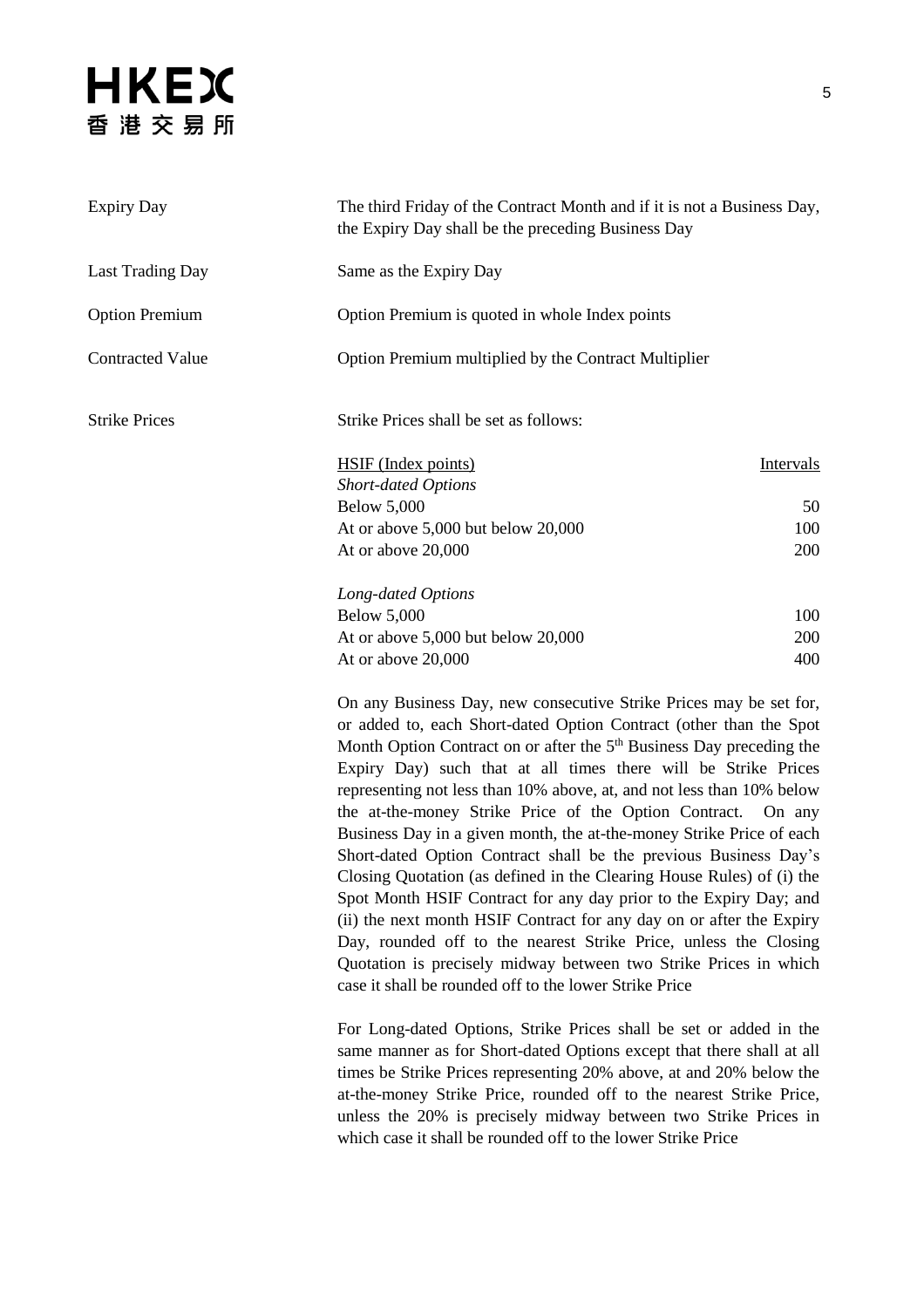For both Short- and Long-dated Options, Strike Prices shall be set on a temporary basis at other intervals as may from time to time be determined by the Chief Executive in consultation with the Commission or at other intervals as may from time to time be determined by the Board in consultation with the Commission. The Exchange reserves the right to introduce new or delete existing Strike Prices at any time

Exercise Style European Style options which may only be exercised on Expiry Day

Settlement on Exercise Physical Delivery on Exercise. Exercise results in a long position in the HSIF Contract with the same Contract Month for a Holder of a Call Option or a Writer of a Put Option and a short position in the HSIF Contract with the same Contract Month for a Holder of a Put Option or a Writer of a Call Option, with a Contracted Price which is equal to the Strike Price of the Option. All in-the-money options are automatically exercised upon expiry. No overriding instructions would be accepted

Official Settlement Price The Official Settlement Price for HSIF Options shall be a number, rounded down to the nearest whole number, determined by the Clearing House and shall be the average of the quotations of the HSIF Contract of the same Contract Month, taken at five (5) minute intervals from 9:30 a.m. – 12:00 noon and 1:00 p.m.– 4:00 p.m. on the Expiry Day of the HSIF Options\*\*. The Chief Executive of the Exchange has the power under the Regulations for Trading Stock Index Option Contracts to determine the Official Settlement Price under certain circumstances

Position Limits Position delta for Hang Seng Index Options, Hang Seng Index Futures Options, Hang Seng Index Futures, Mini-Hang Seng Index Futures, Mini-Hang Seng Index Options, Hang Seng Index (Gross Total Return Index) Futures, Hang Seng Index (Net Total Return Index) Futures and Weekly Hang Seng Index Options combined of 10,000 long or short in all Contract Months and Contract Weeks (where applicable) combined, provided the position delta for Mini-Hang Seng Index Futures or Mini-Hang Seng Index Options shall not at any time exceed 2,000 long or short in all Contract Months combined, per Exchange Participant for the Exchange Participant's own behalf. For this purpose, (i) the position delta of one Mini-Hang Seng Index Futures Contract will have a value of 0.2 and the position delta of one Mini-Hang Seng Index Option Contract will be one-fifth of the position delta of the corresponding series in the Hang Seng Index Option Contract; and (ii) the position delta of one Hang Seng Index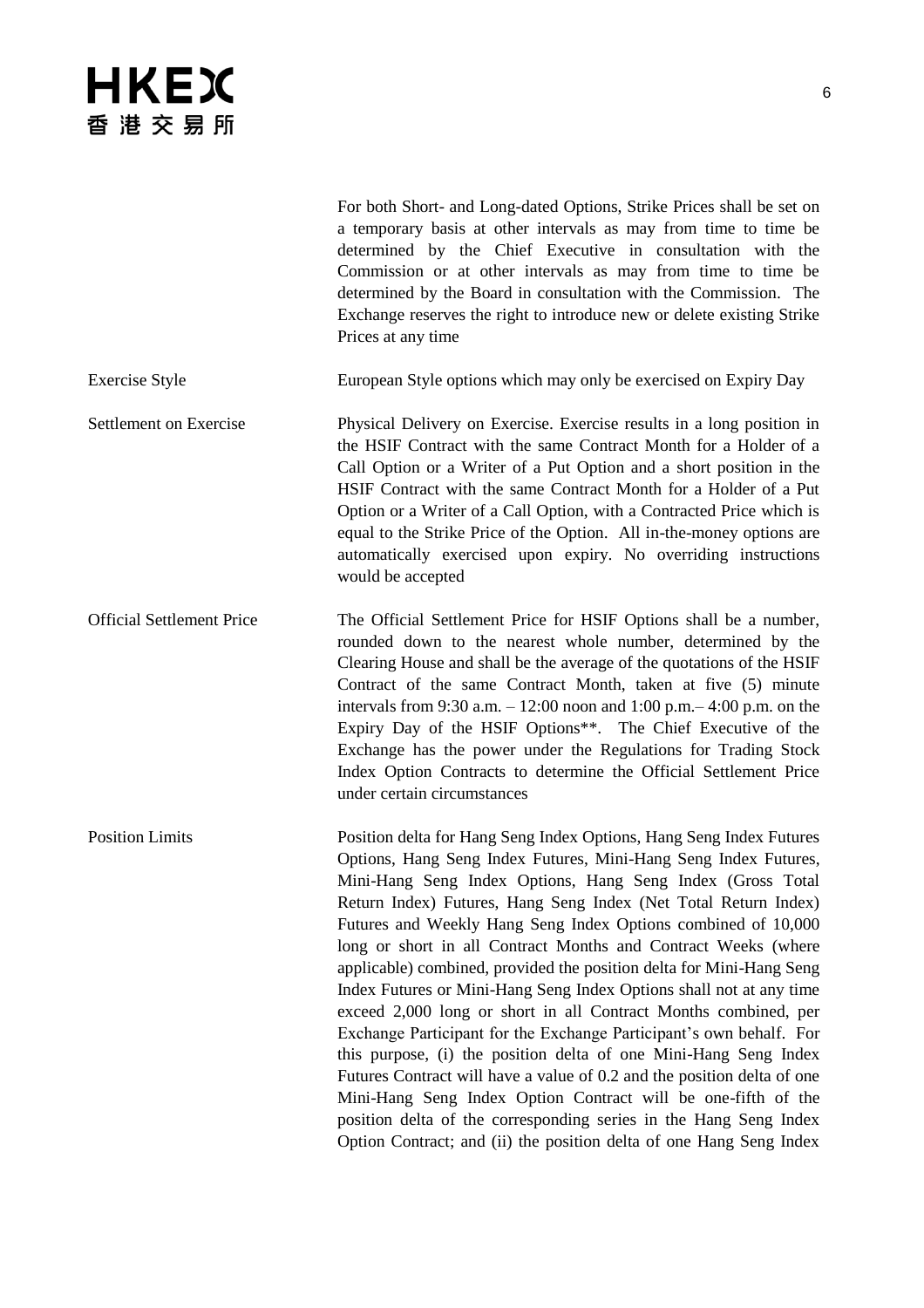|                                               | (Gross Total Return Index) Futures Contract and one Hang Seng<br>Index (Net Total Return Index) Futures Contract will be based on<br>their contract value ratios versus Hang Seng Index Futures and will be<br>announced by the Exchange from time to time; and                                                                                                                                                                                                                                                                                                                                                                                                                                                                                                                                                                                                                                                                                                                                                                                                                                                                                                                                                                                                    |
|-----------------------------------------------|--------------------------------------------------------------------------------------------------------------------------------------------------------------------------------------------------------------------------------------------------------------------------------------------------------------------------------------------------------------------------------------------------------------------------------------------------------------------------------------------------------------------------------------------------------------------------------------------------------------------------------------------------------------------------------------------------------------------------------------------------------------------------------------------------------------------------------------------------------------------------------------------------------------------------------------------------------------------------------------------------------------------------------------------------------------------------------------------------------------------------------------------------------------------------------------------------------------------------------------------------------------------|
|                                               | Position delta for Hang Seng Index Options, Hang Seng Index Futures<br>Options, Hang Seng Index Futures, Mini-Hang Seng Index Futures,<br>Mini-Hang Seng Index Options, Hang Seng Index (Gross Total<br>Return Index) Futures, Hang Seng Index (Net Total Return Index)<br>Futures and Weekly Hang Seng Index Options combined of 10,000<br>long or short in all Contract Months and Contract Weeks (where<br>applicable) combined, provided the position delta for Mini-Hang Seng<br>Index Futures or Mini-Hang Seng Index Options shall not at any time<br>exceed 2,000 long or short in all Contract Months combined, per<br>Client. For this purpose, (i) the position delta of one Mini-Hang Seng<br>Index Futures Contract will have a value of 0.2 and the position delta<br>of one Mini-Hang Seng Index Option Contract will be one-fifth of the<br>position delta of the corresponding series in the Hang Seng Index<br>Option Contract; and (ii) the position delta of one Hang Seng Index<br>(Gross Total Return Index) Futures Contract and one Hang Seng<br>Index (Net Total Return Index) Futures Contract will be based on<br>their contract value ratios versus Hang Seng Index Futures and will be<br>announced by the Exchange from time to time |
| <b>Large Open Positions</b>                   | 500 open contracts, in any one series, per Exchange Participant for the<br>Exchange Participant's own behalf; and                                                                                                                                                                                                                                                                                                                                                                                                                                                                                                                                                                                                                                                                                                                                                                                                                                                                                                                                                                                                                                                                                                                                                  |
|                                               | 500 open contracts, in any one series, per Client                                                                                                                                                                                                                                                                                                                                                                                                                                                                                                                                                                                                                                                                                                                                                                                                                                                                                                                                                                                                                                                                                                                                                                                                                  |
| <b>Minimum Fluctuation</b>                    | One Index point                                                                                                                                                                                                                                                                                                                                                                                                                                                                                                                                                                                                                                                                                                                                                                                                                                                                                                                                                                                                                                                                                                                                                                                                                                                    |
| <b>Trading Fee</b><br>(per contract per side) | HK\$10.00<br><b>Exchange Fee</b>                                                                                                                                                                                                                                                                                                                                                                                                                                                                                                                                                                                                                                                                                                                                                                                                                                                                                                                                                                                                                                                                                                                                                                                                                                   |
|                                               | The amount indicated above is subject to change from time to time                                                                                                                                                                                                                                                                                                                                                                                                                                                                                                                                                                                                                                                                                                                                                                                                                                                                                                                                                                                                                                                                                                                                                                                                  |
| Levies<br>(per contract per side)             | Commission Levy and Investor Compensation Levy are payable at the<br>rate or of the amount prescribed from time to time pursuant to the<br>Ordinance                                                                                                                                                                                                                                                                                                                                                                                                                                                                                                                                                                                                                                                                                                                                                                                                                                                                                                                                                                                                                                                                                                               |
| <b>Cabinet Trade</b>                          | No Exchange Fee is payable.<br>Commission Levy and Investor<br>Compensation Levy are applicable                                                                                                                                                                                                                                                                                                                                                                                                                                                                                                                                                                                                                                                                                                                                                                                                                                                                                                                                                                                                                                                                                                                                                                    |
| <b>Exercise Fees</b>                          | Options that are exercised on Expiry Day shall attract an Exercise Fee<br>of HK\$10.00 per contract                                                                                                                                                                                                                                                                                                                                                                                                                                                                                                                                                                                                                                                                                                                                                                                                                                                                                                                                                                                                                                                                                                                                                                |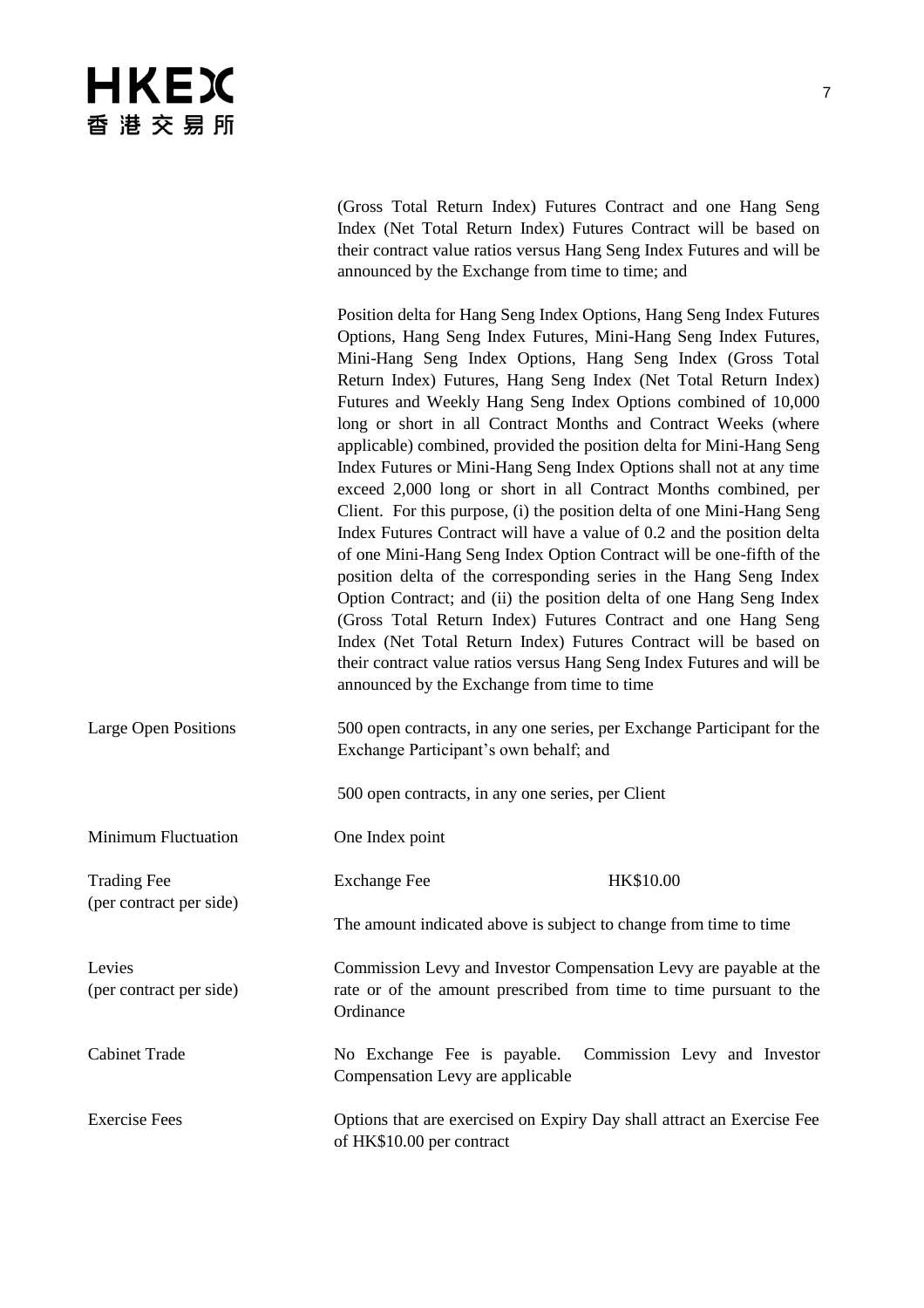

Contracts not exercised will be deemed to have expired worthless and will not attract an Exercise Fee

Commission Rate Negotiable

- \* Same as the HSIF Contract
- \*\* The quotation for each five-minute period shall be taken according to the following sequence: (1) the last traded price of the underlying HSIF Contract within the five-minute period; and if not available, (2) when both bid and offer prices are available, the mid-price of the last highest bid and lowest offer prices on the order book of the underlying HSIF Contract; and if no bid or offer price is available, (3) the index level of the Hang Seng Index as disseminated by the index provider at the end of the five-minute period, as adjusted by the premium or discount calculated on the previous Business Day. The premium or discount is computed by taking the difference between the daily Closing Quotation of the underlying HSIF Contract (as determined by the Clearing House pursuant to the Clearing House Rules) and the closing price of the Hang Seng Index

Where the Last Trading Day falls on Christmas Eve, New Year's Eve or Lunar New Year's Eve, the Official Settlement Price shall be the average of the quotations of the HSIF Contract of the same Contract Month, taken at five (5) minute intervals from 9:30 a.m. – 12:00 noon

Where trading of the underlying HSIF Contract is not available due to typhoon, Extreme Conditions, black rainstorm warnings or otherwise during part of a trading day, the Official Settlement Price shall be the average of all available quotations of the HSIF Contract taken at five (5) minute intervals during such trading day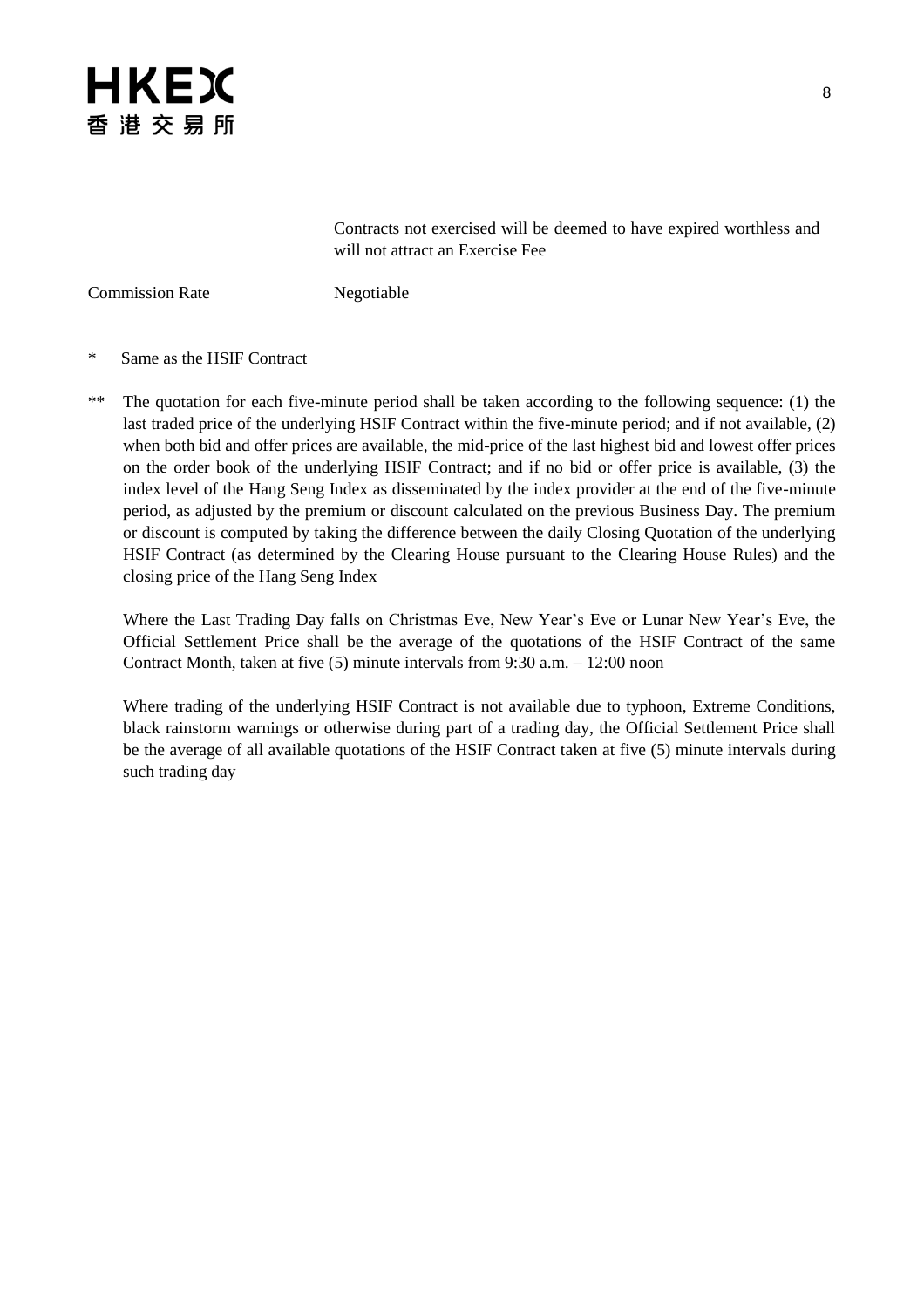#### Contract Specifications For Hang Seng China Enterprises Index Futures (HSCEIF) Options

\_\_\_\_\_\_\_\_\_\_\_\_\_\_\_\_\_\_\_\_\_\_\_\_\_\_\_\_\_\_\_\_\_\_\_\_\_\_\_\_\_\_\_\_\_\_\_\_\_\_\_\_\_\_\_\_\_\_\_\_\_\_\_\_\_\_\_\_\_\_\_\_\_\_\_\_\_\_\_\_\_\_\_\_\_\_\_

The following Contract Specifications shall apply to the Hang Seng China Enterprises Index Futures Option Contract:-

| Underlying                                                      | Hang Seng China Enterprises Index Futures traded on the Exchange                                                                                                                                                             |
|-----------------------------------------------------------------|------------------------------------------------------------------------------------------------------------------------------------------------------------------------------------------------------------------------------|
| <b>Contract Multiplier</b>                                      | HK\$50 per Index point*                                                                                                                                                                                                      |
| <b>Contract Months</b>                                          | For Short-dated Options: Spot Month, the next three calendar months<br>and the next three calendar quarter months (i.e. quarter months are<br>March, June, September and December)                                           |
|                                                                 | For Long-dated Options: the three months of June and December plus<br>the next three months of December following the Contract Months<br>specified for Short-dated Options                                                   |
| <b>Trading Hours</b>                                            | $9:15$ a.m. $-12:00$ noon (morning trading session)                                                                                                                                                                          |
| (Hong Kong time)                                                | 1:00 p.m. $-4:30$ p.m. (afternoon trading session)                                                                                                                                                                           |
|                                                                 | $5:15$ p.m. $-3:00$ a.m. (after-hours trading session)                                                                                                                                                                       |
|                                                                 | There is no afternoon or after-hours trading session on the eves of<br>Christmas, New Year and Lunar New Year. The trading hours of the<br>morning trading session on those three days shall be $9:15$ a.m. $-12:30$<br>p.m. |
|                                                                 | There is no after-hours trading session if it is a bank holiday in both<br>the United Kingdom and the United States                                                                                                          |
| <b>Trading Hours on Last Trading</b><br>Day<br>(Hong Kong time) | $9:15$ a.m. $-12:00$ noon (morning trading session)<br>$1:00$ p.m. $-4:00$ p.m. (afternoon trading session)                                                                                                                  |
|                                                                 | There shall be no afternoon or after-hours trading session if the<br>Expiry Day falls on Christmas Eve, New Year's Eve or Lunar New<br>Year's Eve                                                                            |
| <b>Trading Method</b>                                           | The Exchange's Automated Trading System (HKATS)                                                                                                                                                                              |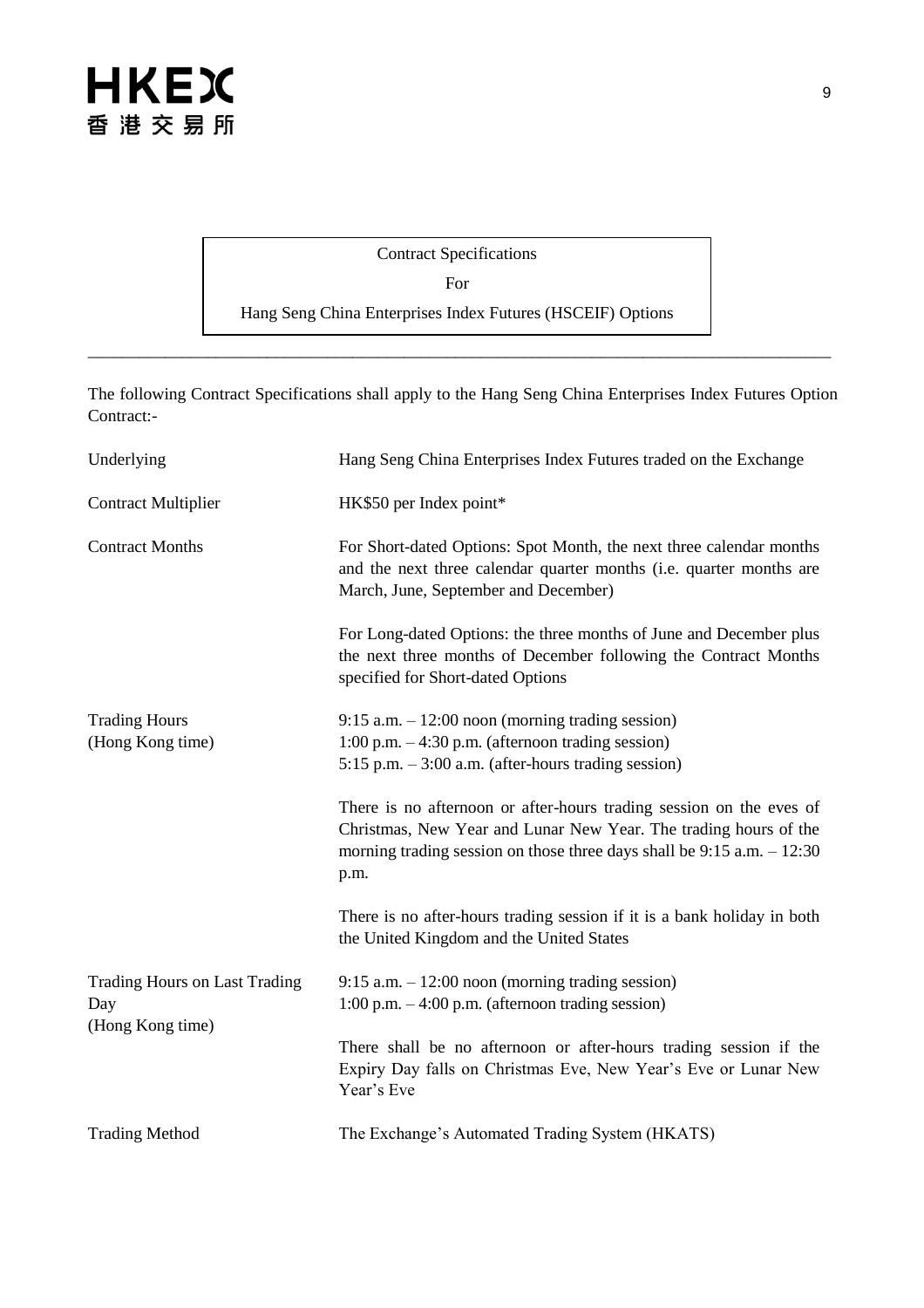| <b>Expiry Day</b>       | The third Friday of the Contract Month and if it is not a Business<br>Day, the Expiry Day shall be the preceding Business Day |           |
|-------------------------|-------------------------------------------------------------------------------------------------------------------------------|-----------|
| <b>Last Trading Day</b> | Same as the Expiry Day                                                                                                        |           |
| <b>Option Premium</b>   | Quoted in whole Index points                                                                                                  |           |
| <b>Contracted Value</b> | Option Premium multiplied by the Contract Multiplier                                                                          |           |
| <b>Strike Prices</b>    | Strike Prices shall be set as follows:                                                                                        |           |
|                         | <b>HSCEIF</b> (Index points)<br><b>Short-dated Options</b>                                                                    | Intervals |
|                         | <b>Below 5,000</b>                                                                                                            | 50        |
|                         | At or above $5,000$ but below $20,000$                                                                                        | 100       |
|                         | At or above 20,000                                                                                                            | 200       |
|                         | Long-dated Options                                                                                                            |           |
|                         | <b>Below 5,000</b>                                                                                                            | 100       |
|                         | At or above $5,000$ but below $20,000$                                                                                        | 200       |
|                         | At or above 20,000                                                                                                            | 400       |
|                         |                                                                                                                               |           |

On any Business Day, new consecutive Strike Prices may be set for, or added to, each Short-dated Option Contract (other than the Spot Month Option Contract on or after the  $5<sup>th</sup>$  Business Day preceding the Expiry Day) such that at all times there will be Strike Prices representing not less than 10% above, at, and not less than 10% below the at-the-money Strike Price of the Option Contract. On any Business Day in a given month, the at-the-money Strike Price of each Short-dated Option Contract shall be the previous Business Day's Closing Quotation (as defined in the Clearing House Rules) of (i) the Spot Month HSCEIF Contract for any day prior to the Expiry Day; and (ii) the next month HSCEIF Contract for any day on or after the Expiry Day, rounded off to the nearest Strike Price, unless the Closing Quotation is precisely midway between two Strike Prices in which case it shall be rounded off to the lower Strike Price

For Long-dated Options, Strike Prices shall be set or added in the same manner as for Short-dated Options except that there shall at all times be Strike Prices representing 20% above, at and 20% below the at-the-money Strike Price, rounded off to the nearest Strike Price, unless the 20% is precisely midway between two Strike Prices in which case it shall be rounded off to the lower Strike Price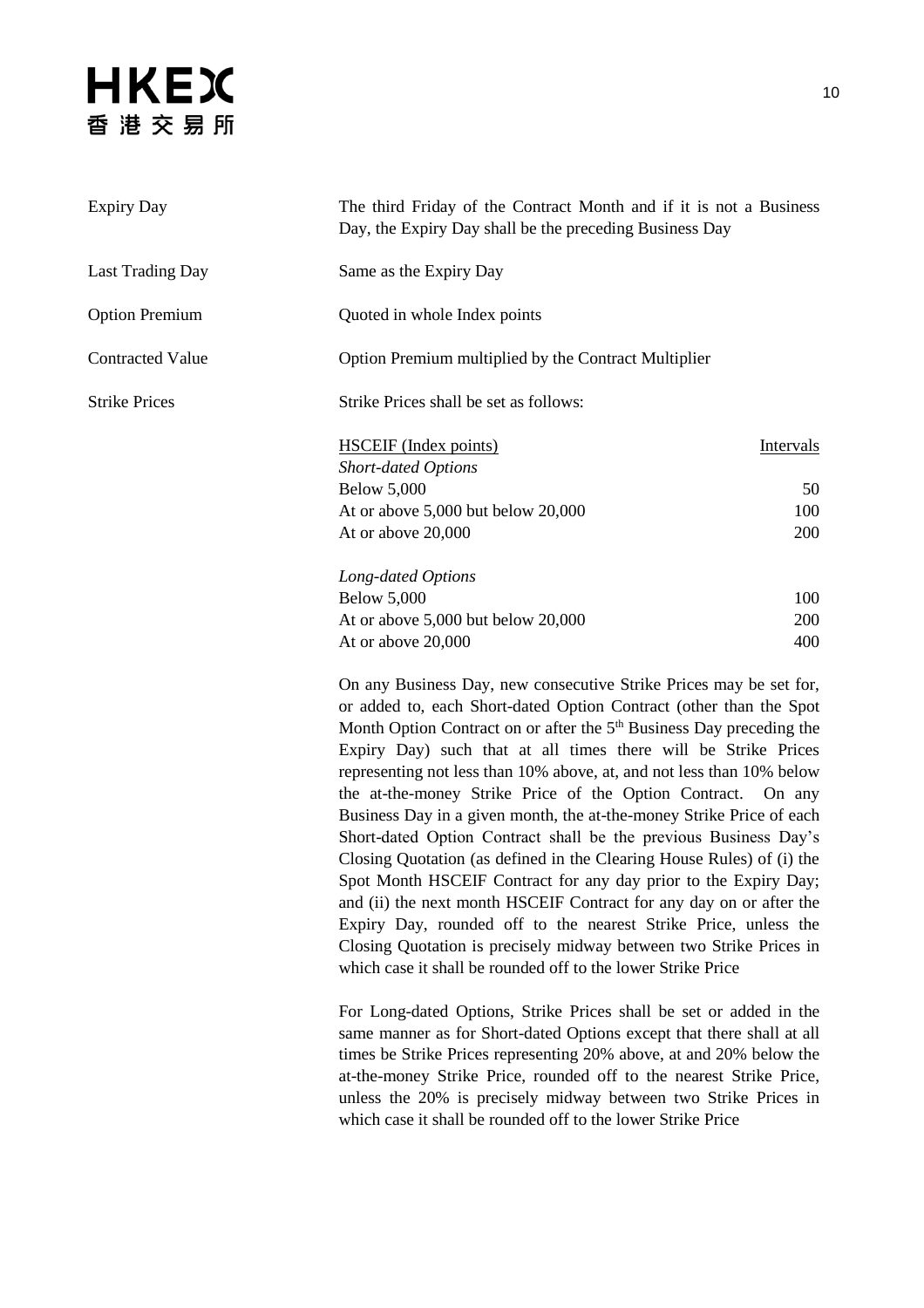|                                  | For both Short- and Long-dated Options, Strike Prices shall be set on<br>a temporary basis at other intervals as may from time to time be<br>determined by the Chief Executive in consultation with the<br>Commission or at other intervals as may be determined by the Board<br>in consultation with the Commission. The Exchange reserves the<br>right to introduce new or delete existing Strike Prices at any time                                                                                                                                                                                                                                                                                                                                                                                                                                                                                                                                                                                                                       |
|----------------------------------|----------------------------------------------------------------------------------------------------------------------------------------------------------------------------------------------------------------------------------------------------------------------------------------------------------------------------------------------------------------------------------------------------------------------------------------------------------------------------------------------------------------------------------------------------------------------------------------------------------------------------------------------------------------------------------------------------------------------------------------------------------------------------------------------------------------------------------------------------------------------------------------------------------------------------------------------------------------------------------------------------------------------------------------------|
| <b>Exercise Style</b>            | European Style options which may only be exercised on Expiry Day                                                                                                                                                                                                                                                                                                                                                                                                                                                                                                                                                                                                                                                                                                                                                                                                                                                                                                                                                                             |
| <b>Settlement on Exercise</b>    | Physical Delivery on Exercise. Exercise results in a long position in<br>the HSCEIF Contract with the same Contract Month for a Holder of a<br>Call Option or a Writer of a Put Option and a short position in the<br>HSCEIF Contract with the same Contract Month for a Holder of a Put<br>Option or a Writer of a Call Option, with a Contracted Price which is<br>equal to the Strike Price of the Option. All in-the-money options are<br>automatically exercised upon expiry. No overriding instructions<br>would be accepted                                                                                                                                                                                                                                                                                                                                                                                                                                                                                                           |
| <b>Official Settlement Price</b> | The Official Settlement Price for HSCEIF Options shall be a number,<br>rounded down to the nearest whole number, determined by the<br>Clearing House and shall be the average of the quotations of the<br>HSCEIF Contract of the same Contract Month, taken at five (5)<br>minute intervals from 9:30 a.m. $- 12:00$ noon and 1:00 p.m. $- 4:00$<br>p.m. on the Expiry Day of the HSCEIF Options**. The Chief<br>Executive of the Exchange has the power under the Regulations for<br>Trading Stock Index Option Contracts to determine the Official<br>Settlement Price under certain circumstances                                                                                                                                                                                                                                                                                                                                                                                                                                         |
| <b>Position Limits</b>           | Position delta for Hang Seng China Enterprises Index Options, Hang<br>Seng China Enterprises Index Futures Options, Mini-Hang Seng<br>China Enterprises Index Futures, Mini-Hang Seng China Enterprises<br>Index Options, Hang Seng China Enterprises Index Futures, Hang<br>Seng China Enterprises Index (Gross Total Return Index) Futures,<br>Hang Seng China Enterprises Index (Net Total Return Index) Futures<br>and Weekly Hang Seng China Enterprises Index Options combined of<br>12,000 long or short in all Contract Months and Contract Weeks<br>(where applicable) combined, provided the position delta for Mini-<br>Hang Seng China Enterprises Index Futures or Mini-Hang Seng<br>China Enterprises Index Options shall not at any time exceed 2,400<br>long or short in all Contract Months combined, per Exchange<br>Participant for the Exchange Participant's own behalf. For this<br>purpose, (i) the position delta of one Mini-Hang Seng China<br>Enterprises Index Futures Contract will have a value of 0.2 and the |

position delta of one Mini-Hang Seng China Enterprises Index Option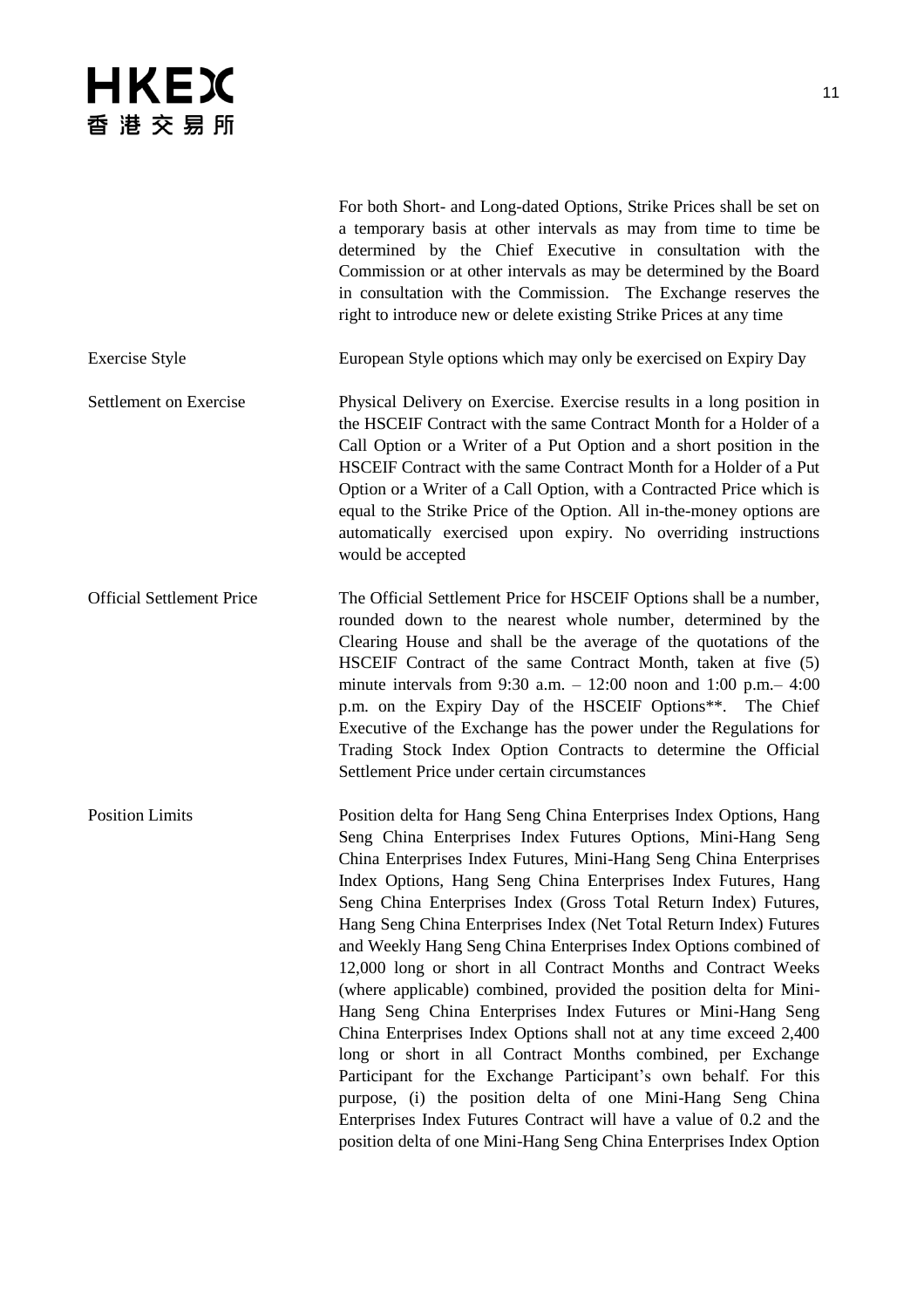| <b>HKEX</b><br>香 港 交 易 所                      |                                                                                                                                                                                                                                                                                                                                                                                                                                                                                                                                                                                                                                                                                                                                                                                                                                                                                                                                                                                                                                                                                                                                                                                                                                                                                                                                                                                                                                                                                                                                                                                    |          | 12 |
|-----------------------------------------------|------------------------------------------------------------------------------------------------------------------------------------------------------------------------------------------------------------------------------------------------------------------------------------------------------------------------------------------------------------------------------------------------------------------------------------------------------------------------------------------------------------------------------------------------------------------------------------------------------------------------------------------------------------------------------------------------------------------------------------------------------------------------------------------------------------------------------------------------------------------------------------------------------------------------------------------------------------------------------------------------------------------------------------------------------------------------------------------------------------------------------------------------------------------------------------------------------------------------------------------------------------------------------------------------------------------------------------------------------------------------------------------------------------------------------------------------------------------------------------------------------------------------------------------------------------------------------------|----------|----|
|                                               | Contract will be one-fifth of the position delta of the corresponding<br>series in the Hang Seng China Enterprises Index Option Contract; and<br>(ii) the position delta of one Hang Seng China Enterprises Index<br>(Gross Total Return Index) Futures Contract and one Hang Seng<br>China Enterprises Index (Net Total Return Index) Futures Contract<br>will be based on their contract value ratios versus Hang Seng China<br>Enterprises Index Futures and will be announced by the Exchange<br>from time to time; and                                                                                                                                                                                                                                                                                                                                                                                                                                                                                                                                                                                                                                                                                                                                                                                                                                                                                                                                                                                                                                                        |          |    |
|                                               | Position delta for Hang Seng China Enterprises Index Options, Hang<br>Seng China Enterprises Index Futures Options, Mini-Hang Seng<br>China Enterprises Index Futures, Mini-Hang Seng China Enterprises<br>Index Options, Hang Seng China Enterprises Index Futures, Hang<br>Seng China Enterprises Index (Gross Total Return Index) Futures,<br>Hang Seng China Enterprises Index (Net Total Return Index) Futures<br>and Weekly Hang Seng China Enterprises Index Options combined of<br>12,000 long or short in all Contract Months and Contract Weeks<br>(where applicable) combined, provided the position delta for Mini-<br>Hang Seng China Enterprises Index Futures or Mini-Hang Seng<br>China Enterprises Index Options shall not at any time exceed 2,400<br>long or short in all Contract Months combined, per Client. For this<br>purpose, (i) the position delta of one Mini-Hang Seng China<br>Enterprises Index Futures Contract will have a value of 0.2 and the<br>position delta of one Mini-Hang Seng China Enterprises Index Option<br>Contract will be one-fifth of the position delta of the corresponding<br>series in the Hang Seng China Enterprises Index Option Contract; and<br>(ii) the position delta of one Hang Seng China Enterprises Index<br>(Gross Total Return Index) Futures Contract and one Hang Seng<br>China Enterprises Index (Net Total Return Index) Futures Contract<br>will be based on their contract value ratios versus Hang Seng China<br>Enterprises Index Futures and will be announced by the Exchange<br>from time to time |          |    |
| Large Open Positions                          | 500 open contracts in any one series per Exchange Participant for the<br>Exchange Participant's own behalf; and                                                                                                                                                                                                                                                                                                                                                                                                                                                                                                                                                                                                                                                                                                                                                                                                                                                                                                                                                                                                                                                                                                                                                                                                                                                                                                                                                                                                                                                                    |          |    |
|                                               | 500 open contracts in any one series, per Client                                                                                                                                                                                                                                                                                                                                                                                                                                                                                                                                                                                                                                                                                                                                                                                                                                                                                                                                                                                                                                                                                                                                                                                                                                                                                                                                                                                                                                                                                                                                   |          |    |
| <b>Minimum Fluctuation</b>                    | One Index point                                                                                                                                                                                                                                                                                                                                                                                                                                                                                                                                                                                                                                                                                                                                                                                                                                                                                                                                                                                                                                                                                                                                                                                                                                                                                                                                                                                                                                                                                                                                                                    |          |    |
| <b>Trading Fee</b><br>(per contract per side) | <b>Exchange Fee</b>                                                                                                                                                                                                                                                                                                                                                                                                                                                                                                                                                                                                                                                                                                                                                                                                                                                                                                                                                                                                                                                                                                                                                                                                                                                                                                                                                                                                                                                                                                                                                                | HK\$3.50 |    |
|                                               | The amount indicated above is subject to change from time to time                                                                                                                                                                                                                                                                                                                                                                                                                                                                                                                                                                                                                                                                                                                                                                                                                                                                                                                                                                                                                                                                                                                                                                                                                                                                                                                                                                                                                                                                                                                  |          |    |